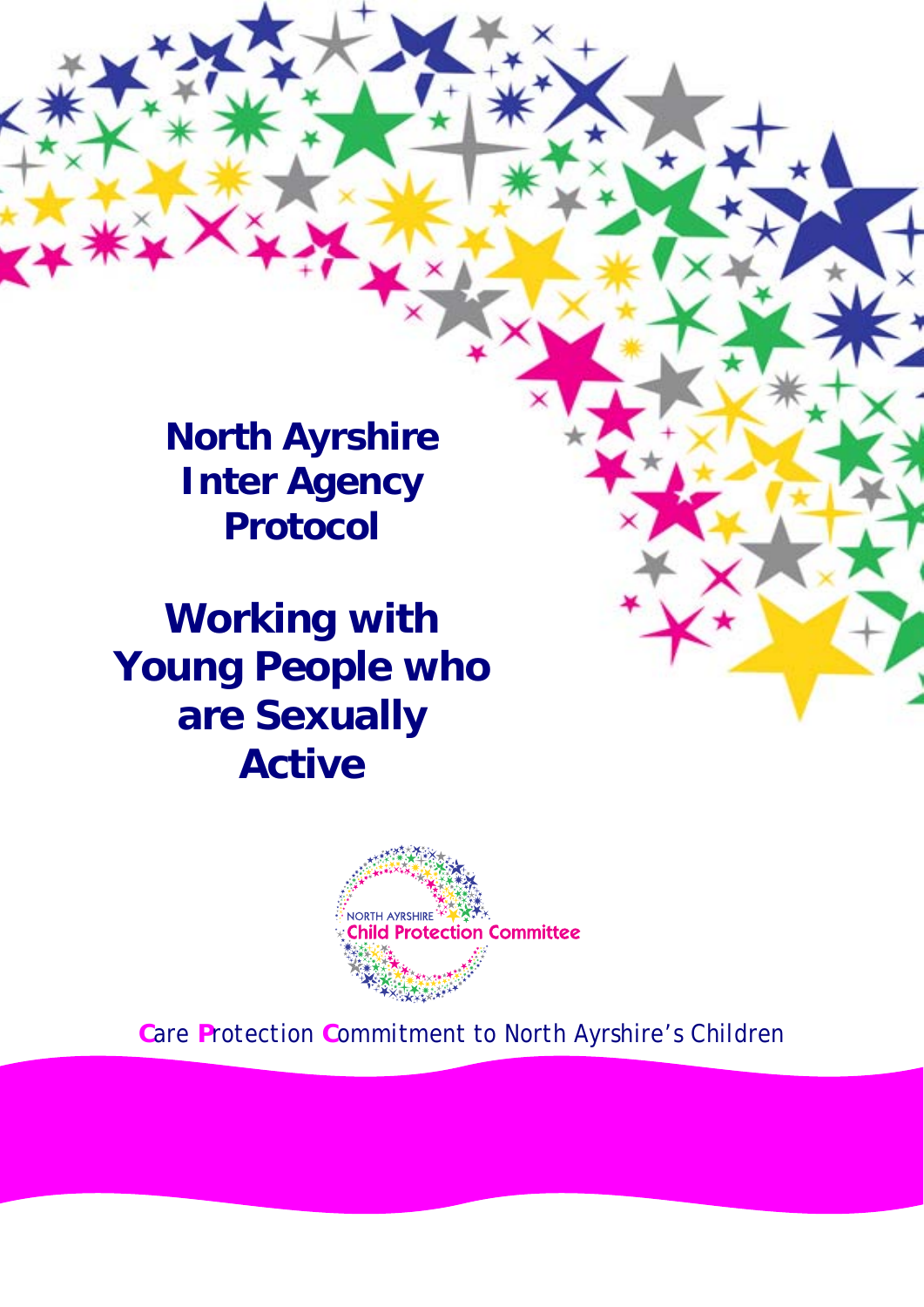It is now well established that increasing numbers of young people are engaging in a range of sexual activity before the age of 16 years. The reasons behind this behaviour vary considerably. For some young people this will be a mutually agreed activity: for others it may be the response to peer group pressure or the result of abuse or exploitation. Young people who are sexually active will therefore present with differing needs. Consequently, services and professionals need to be better equipped to recognise and respond to these differing needs.

This Protocol provides a framework for those who work with, and have a duty of care towards children and young people, to identify, assess and respond to young people if and when they become sexually active. Professionals working with young people and/or their families have a duty of care to ensure that a young person's health, emotional and protection needs are considered in the context of their individual circumstances.

This Protocol provides guiding principals and criteria to assist in making quality assessments and developing appropriate responses. It is intended that professionals from all agencies will find this helpful in improving our services for young people.

**Terry McGarry** Manager, Children and Families (Fieldwork) North Ayrshire Council Social Services

February 2008, Revised November 2008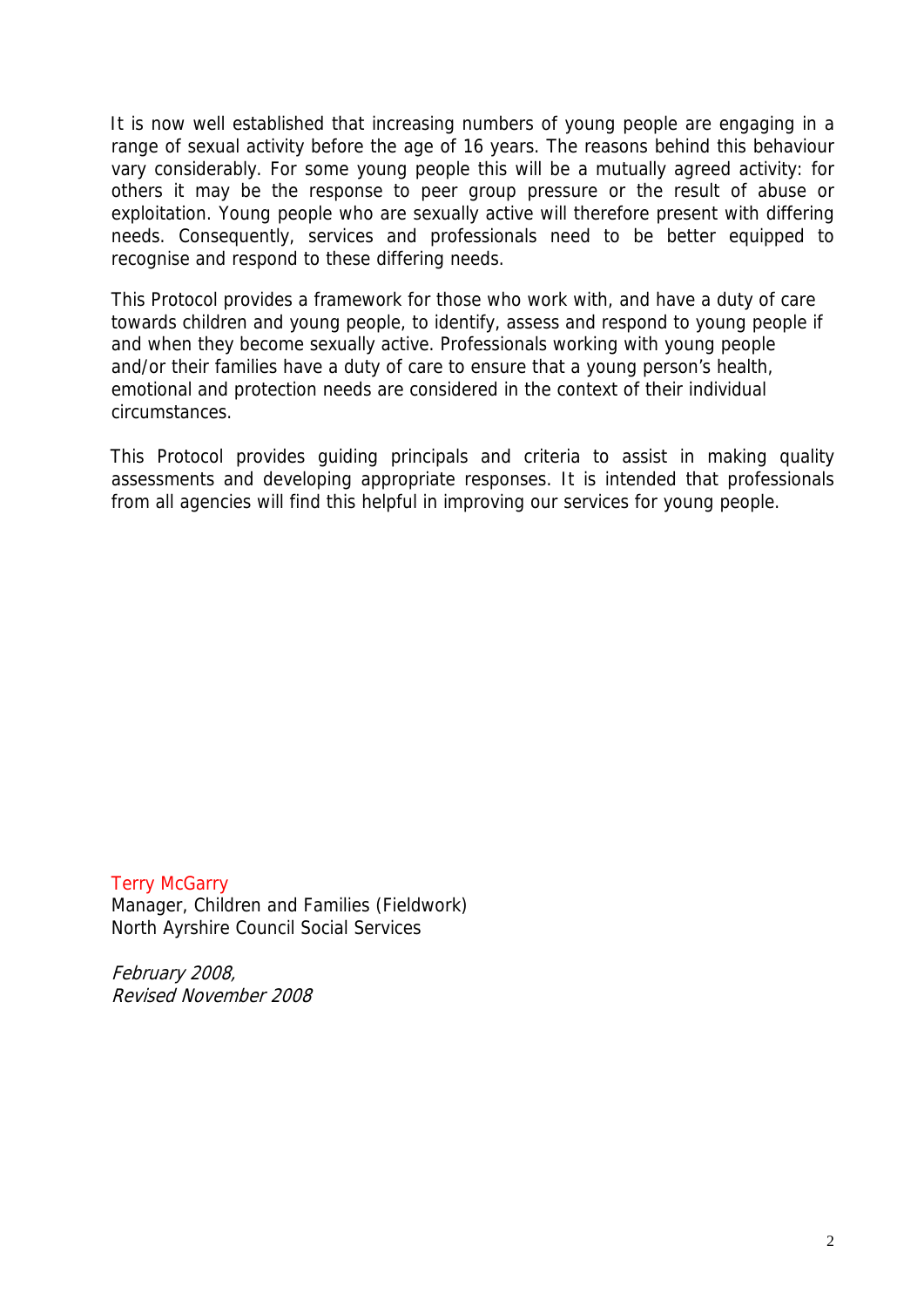## **Section 1 The need for a Protocol**

- 1.1 The need for a protocol relating to the under age sexual activity of young people in North Ayrshire arose through discussions with partner agencies who work with young people and who had identified the need for a more clearly defined method of addressing the various sexual behaviours these young people displayed.
- 1.2 It had been identified that there is a lack of clarity amongst professionals about how they can and should respond to those young people who are sexually active under the age of sixteen. This lack of clarity led to a concern that the present situation is:
	- Discouraging young people from seeking appropriate sexual health information and advice
	- Not assisting professionals to offer appropriate advice and support
	- Not helping professionals to identify and appropriately support those young people who are the subject of sexually abusive behaviour and/or relationships. In view of this, agencies have not been able to identify perpetrators who serially offend against young people, a fact highlighted in the findings of the Bichard Inquiry (2004) and the related Serious Case

Review in North-East Lincolnshire (2004)

- 1.3 In June 2008, the Sexual Offences (Scotland) Bill was published. This Bill aims to replace the current complex mix of common law and statute with a clear legal framework that more accurately reflects the values of modern society. The Bill repeals the common law offences of rape, sodomy and clandestine injury to women and replaces these with an extended range of new statutory offences relating to sexual conduct. **Under the new legislation, males and females will enjoy equal protection in law.** The Bill is currently progressing through parliament and this protocol was revised in November 2008 to take account of the main changes proposed in the new legislation.
- 1.4 This protocol therefore is an attempt to seek a solution to the concerns outlined and agree a joint approach by all agencies who work with young people.

## **Section 2 Purpose of the Protocol**

2.1 This protocol is an attempt to devise a systematic approach that can be used by those who work with, and have a duty of care towards children and young people, in both the statutory and voluntary sectors, who work with young people who are sexually active under the age of 16 years. It will therefore provide the basis for a more co-ordinated approach and strategic response to the sexual health needs of young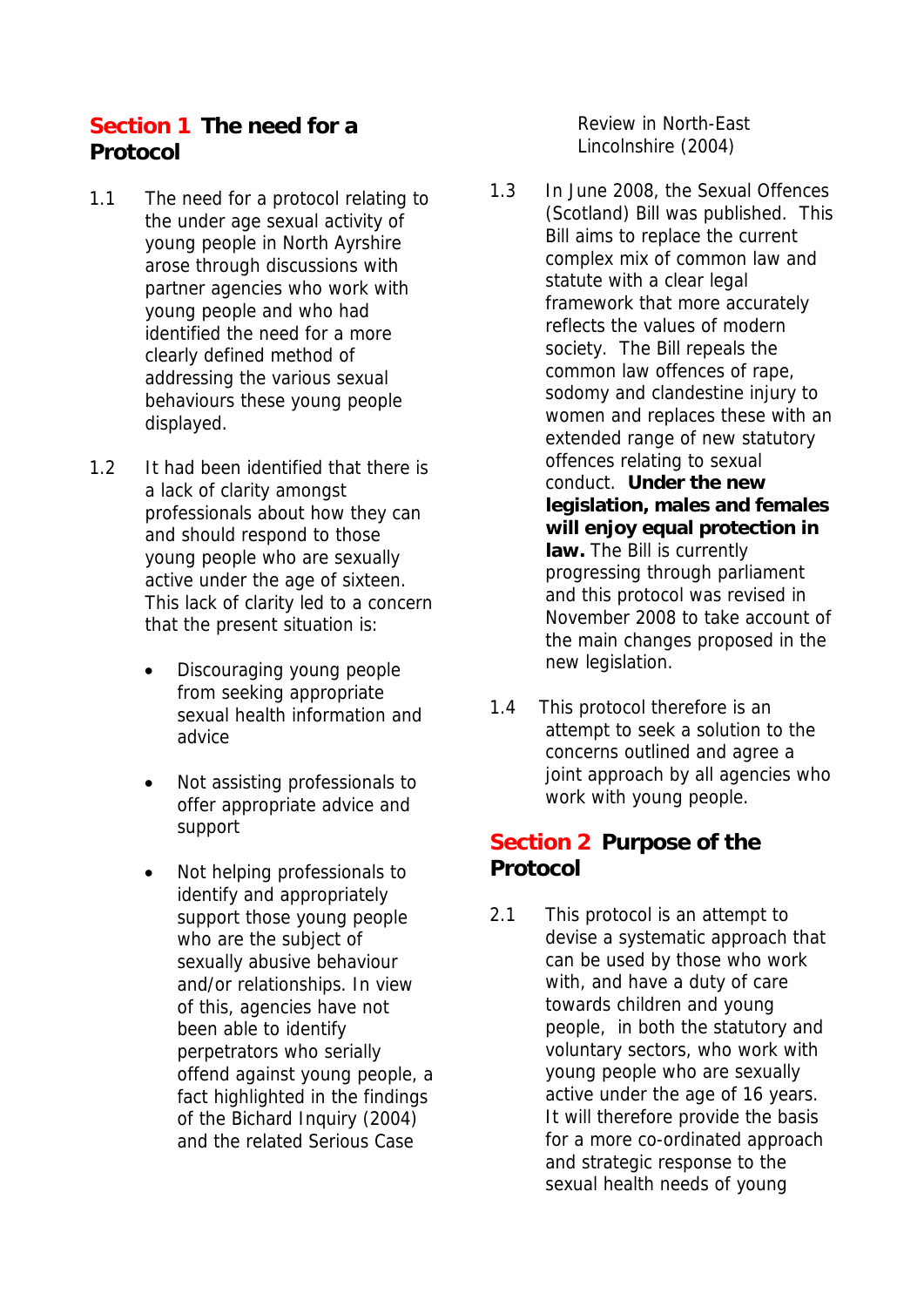people in North Ayrshire whilst ensuring that vulnerable young people are afforded the protection they deserve.

- 2.2 It has been designed to be used by all staff across all sectors so that young people are assured of a consistent approach, no matter what service they come into contact with. It is anticipated that, as a result of this consistency, over time, young people will be more likely to feel confident about seeking help when they need it.
- 2.3 The key aim of this Protocol is to provide clarity. Given the nature of the subject, it cannot provide definitive answers to all situations that may arise. What it aims to do is assist professionals in their decision – making process. It seeks to do this by:
	- Setting out guiding principles upon which practice should be based.
	- Providing criteria to assist professionals to make quality assessments of the needs of the individual young person with whom they are in contact,
	- Providing guidance for professionals as to what they can / should do on the basis of their assessment.
- 2.4 It is recognised that some professionals may feel uncomfortable dealing with sexual health issues. In addition, as a result of this Protocol, some professionals may require to change their existing practice. All

professionals have a duty of care to:

- a) Ensure that young people are given information and access to services that enables them to safeguard their health, and,
- b) appropriately assess information about the nature and circumstances of any sexual activity that comes to their attention.
- c) Ensure young people are listened to, understood and respected.
- 2.5 Whilst this Protocol is applicable to all those who work with young people within North Ayrshire, it recognises the different roles and responsibilities that each professional brings to the situation. Staff should not give advice, make assessments or provide services that they are not competent to provide. Should staff have any doubts on these matters, they should refer to a more senior person within their organisation. It may be appropriate in some circumstances to signpost the young person to another service or agency.
- 2.6 Whilst it is recognised that certain sexual activity is unlawful it is not the role of the professionals covered by this Protocol to encourage the prosecution of two young people of a similar age engaged in mutually agreed teenage sexual activity , unless it involves abuse or exploitation.
- 2.7 Additionally, there are some situations involving consensual sexual activity between young people that do not constitute a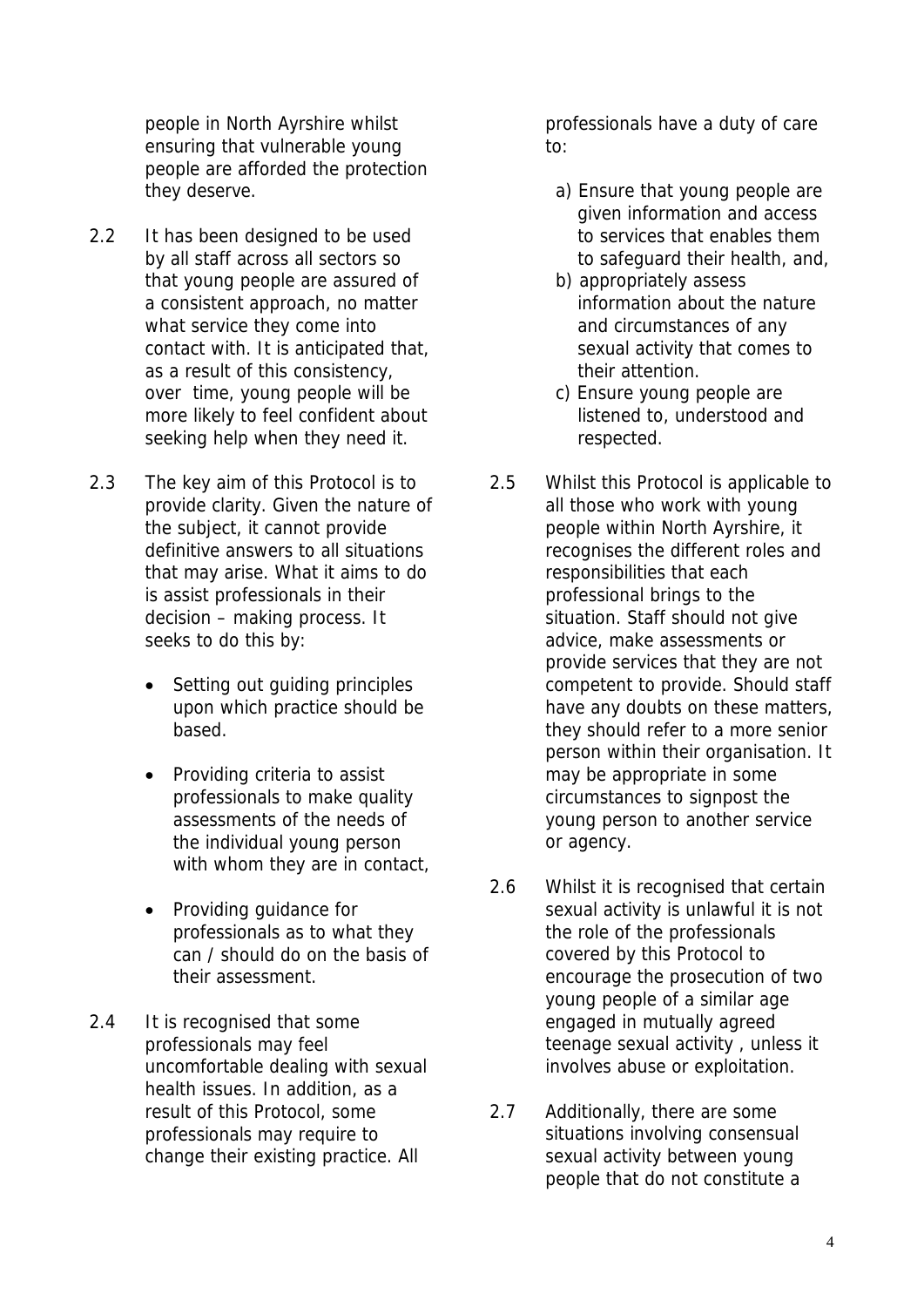criminal offence but may raise concern about one or both young people. This protocol aims to provide guidance in such situations.

## **Section 3 To whom does the Protocol apply?**

- 3.1 This Protocol applies to all staff who work with young people, male and female, regardless of their sexual orientation, under the age of 16 years, who are engaged in, or planning to engage in, sexual activity with another person.
- 3.2 It should be noted that there is a distinction between those who are 12 years and under (young children) and those who are between the ages of 13 – 15 years (older children). This age distinction has been made on the basis of existing practice and legislation.
- 3.3 Whilst it is acknowledged that consensual sexual activity in itself is not unlawful when both parties are over the age of 16, this Protocol may be used to help professionals make assessments of a small group of particularly vulnerable young people between the ages of  $16 - 17$  years who may be placing themselves at risk or who are at risk. The Children's (Scotland) Act, 1995, offers young people additional protections up to the age of 18 years, as do existing Child Protection Procedures. It should be noted that sexual activity with a young person under the age of 18 years by a person in a position of trust is unlawful. (1)
- 3.4 This Protocol is applicable to all staff who work with young people with disabilities. Whilst they may have particular individual needs which a professional may have to consider, young people with disabilities have the same rights as everyone else in this age group to information, confidentiality, services, etc. It should be noted that this group of young people may be at greater risk of abuse than their non-disabled peers, especially when they are living away from home. They may be particularly vulnerable to coercion due to physical dependency or because a learning or sensory disability impairs their ability to communicate.
- 3.5 Further, it should be noted that other groups of young people who experience discrimination and / or disadvantage within society, e.g. young women, young gay men, lesbians, transsexuals, those affected by poverty, those living away from home, etc. may be particularly vulnerable to sexual abuse or exploitation.

(1) For the definition of a "position of trust" please refer to Appendix 2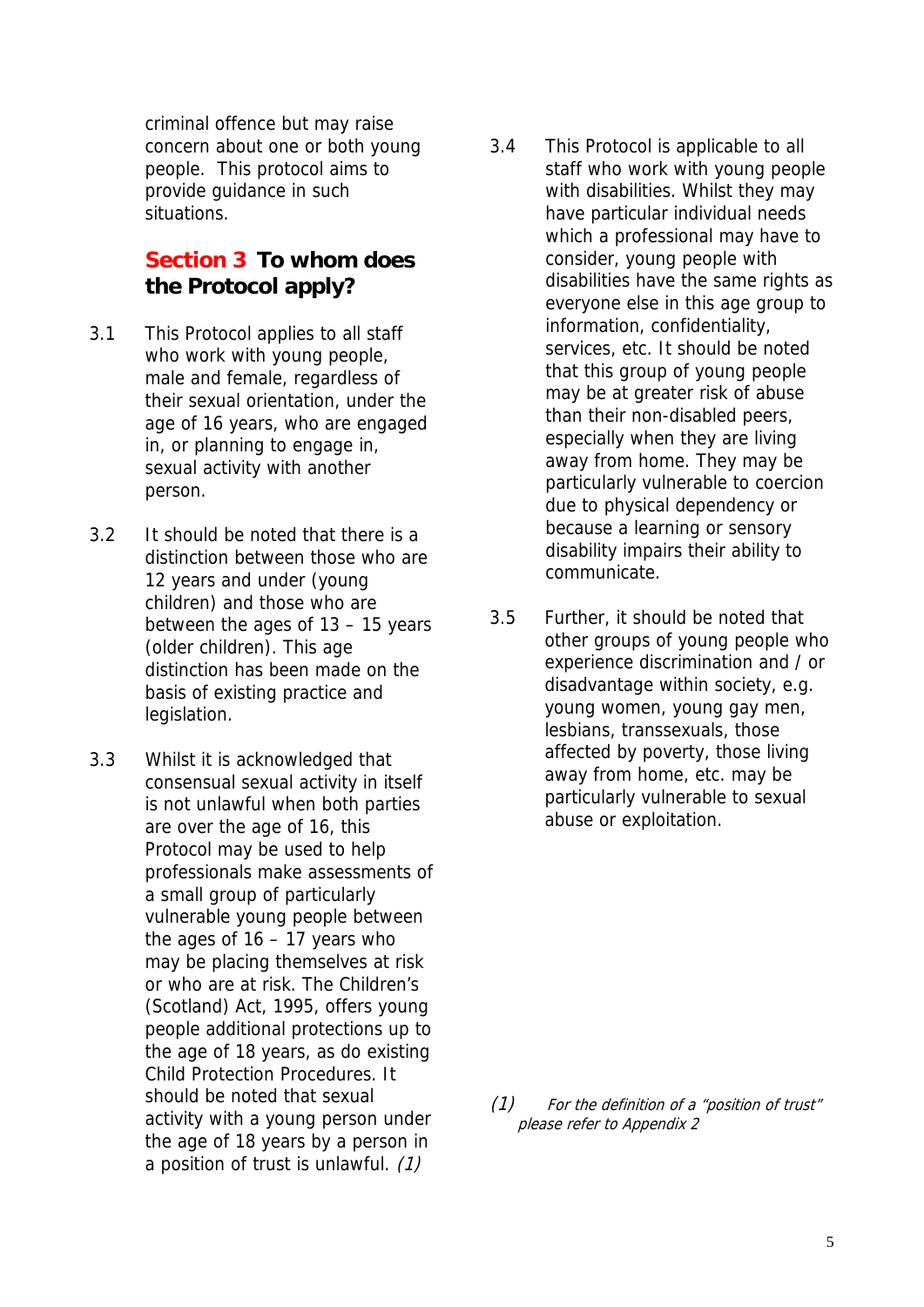## **Section 4 Principles upon which the Protocol is based**

- 4.1 In devising this document, close attention has been paid to relevant legislation, to Scottish Government and local guidance, and to the Committee on the UN Convention on the Rights of the Child.
- 4.2 Since 1991, the UK has been a signatory to the UN Convention on the Rights of the Child, thus state bodies are obliged to ensure that young people enjoy the highest attainable standard of health, develop in a well-balanced manner, are adequately prepared to enter adulthood and play a constructive role in their families, their communities and society at large. This Protocol therefore recognises that young people are rights holders and, according to their evolving capacities, they can progressively exercise their rights to promote health and development. As a consequence, professionals should adhere to the following principles:

### **1. Welfare of the Child**

The founding principle of all legislation relating to children and young people clearly states that the child's welfare or "best interests" is the paramount consideration in all matters.

### **2. To have their views taken into consideration**

Professionals have a duty to ensure that all children and young people are given a genuine opportunity to express their views freely on all matters that affect them. To safely and properly exercise this right, all professionals need to listen and create an environment based on trust, information sharing and sound guidance, that is conducive to children and young people's participation.

### **3. To be protected from harm**

Professionals have an obligation to ensure that all children and young people are protected from all forms of violence, abuse, neglect and exploitation.

#### **4. To access information and services**

Professionals have a duty to ensure that all children and young people are provided with, and not denied, accurate and age appropriate information on how to protect their health and well-being and practice healthy behaviours.

### **5. To expect confidentiality**

It is well documented that one of the main obstacles deterring young people from seeking both early sexual health and pregnancy advice is the fear about confidentiality. Both legal judgements and professional codes of conduct recognise that without assurances around confidentiality, young people may be reluctant to give professionals the information they need in order that they provide good and appropriate care.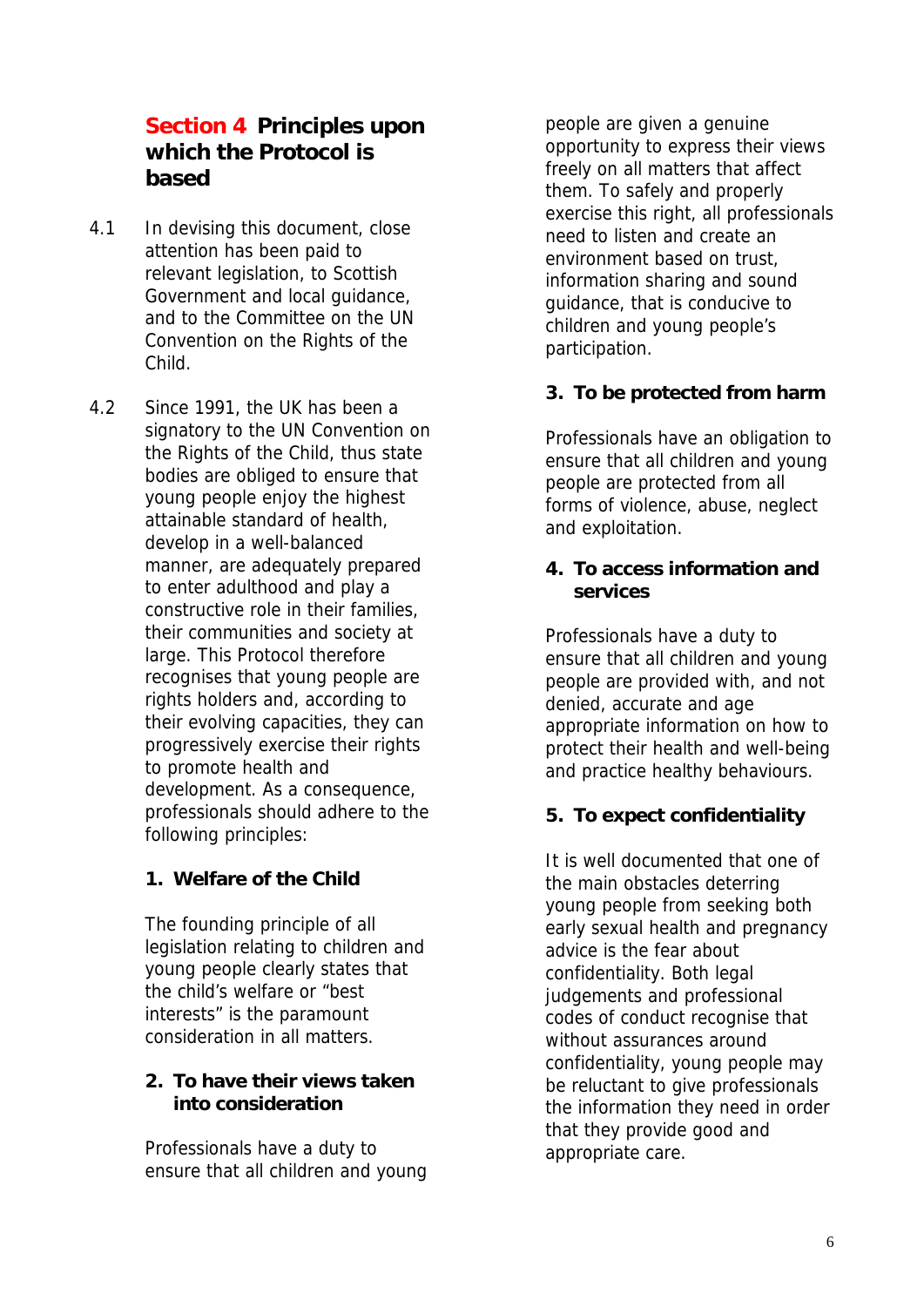It is important to state that children and young people have the same right to confidentiality as adults, i.e. that personal and private information should not be shared without consent, except in certain exceptional circumstances. The exceptional circumstances are where there is the potential of significant harm to the child or young person or others.

If there is a reasonable concern that a child or young person may be at risk of significant harm as a result of sexual behaviour and / or relationships (see Section 5), this always overrides the professional requirement to maintain confidentiality. In these circumstances, all professionals have a duty to act to make sure that the child or young person is protected from harm.

Professionals need to ensure that children and young people are informed from the outset that confidentiality is not absolute but that every reasonable attempt will be made to discuss with them beforehand if confidentiality needs to be departed from. Prior to breaching confidentiality, attempts should be made to gain the child or young person's consent to passing on information.

It is also crucial that children and young people should be advised of how their personal information may be shared within the agency with whom they have contact.

#### **(see Appendix 1)**

#### **6. To have their information rights respected**

Alongside the legal and professional obligations of confidentiality, there are strict rules under the Data Protection Act, 1998, as to what professionals are allowed to do with personal information regarding children and young people. It is also important to note that, for data protection purposes, the critical age is 12, i.e. a child or young person aged 12 years or above is presumed to have sufficient mental capacity to be able to exercise their rights and make decisions regarding their own information. (2). This specifically includes matters such as the results of pregnancy or STI tests, as well as information supplied by the young person to the professional (or to which the professional has access).

Both the Council and the Health Board have detailed guidance and procedures relating to data protection issues, and it is equally important to follow these when working with children or young people in a sensitive area such as this. The data protection rules underpin many of the points above, and create a framework within which professionals can determine whether they may disclose information to another person or not, and spell out what the child or young person themselves have to be told about how their information will be used, and by whom. For inter-agency work, professionals should also consult the Information Sharing Protocol recently devised in relation to the Integrated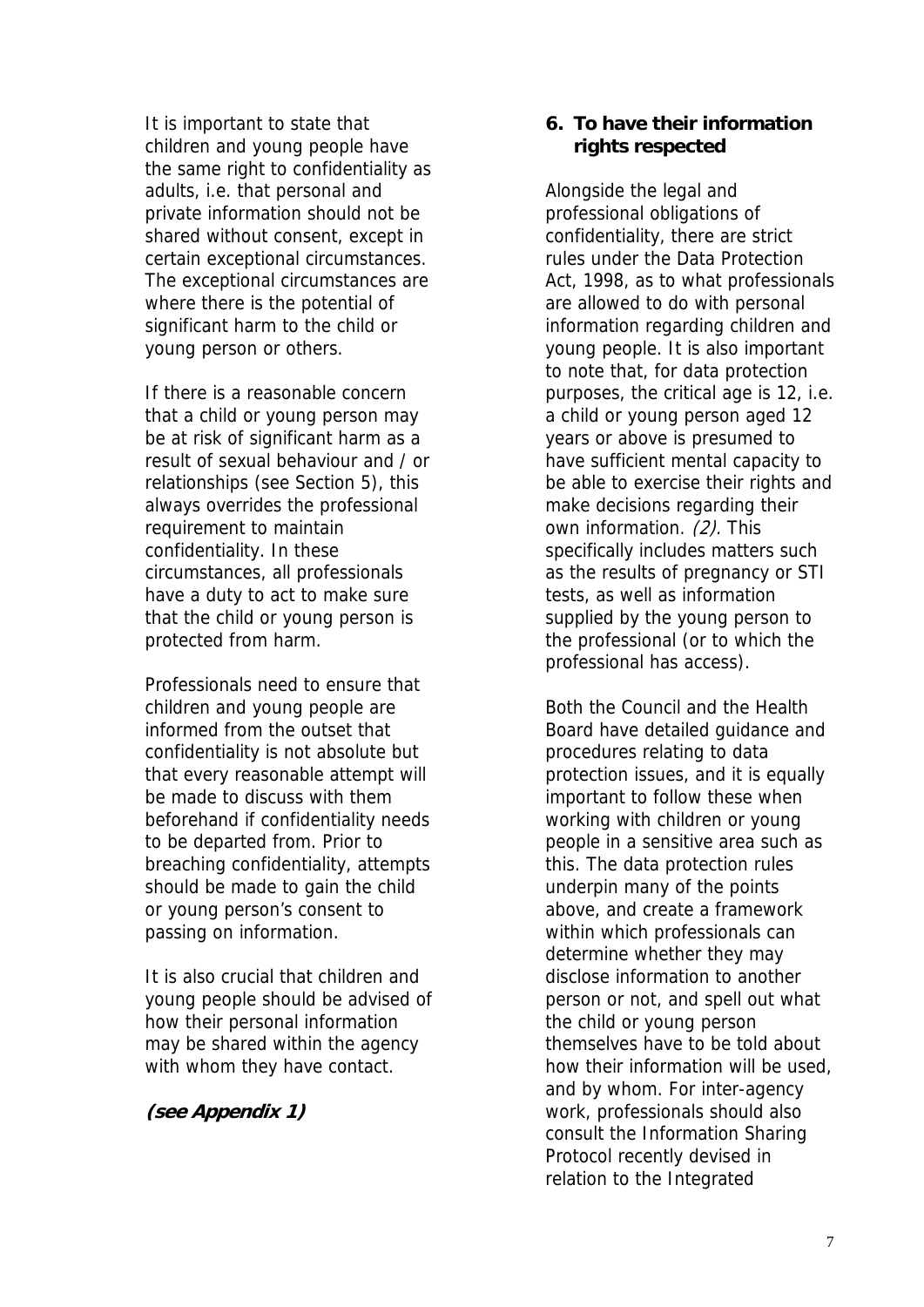Assessment Framework, which addresses many of these issues in more detail.

All professionals recording information or releasing information to other parties and persons, have legal and professional duties to ensure that the information recorded is accurate, relevant and sufficient for its purpose, and that any disclosure is lawful – either through the consent of the young person concerned, or due to the presence of concern factors which outweigh lack of consent.

(2) Data Protection Act, 1998, Section 66

### **7. To consent to health interventions**

In Scot's law, a child under the age of 16 years has the legal capacity to make a decision on a health intervention provided they are in fact capable of understanding its nature and possible consequences. (3) This is a matter of clinical judgement and will depend on the age, maturity of the young person, the complexity of the proposed intervention, its likely outcome and the risks associated with it. This rule applies to all health interventions, including assessment, treatment and counselling.

Every effort should be made to encourage the child or young person to involve their parents. However, intervention can take place if the child or young person is opposed to this involvement and is deemed to be competent.

If there is a difference of opinion between a young person and their parent, where the young person has the capacity to make an informed choice, the young person's decision must be respected and given effect to, even if it differs from the parent's or the professional's view.

### **8. Involving Parents**

Professionals should encourage children and young people to share information with their parents where it is safe to do so. This is in recognition of the responsibilities, rights and duties of parents to direct and guide their children in the exercise of their rights, consistent with their evolving capacities.

Specifically in relation to child protection matters, the decision to share information with parents should be based on professional judgement using the foregoing principles and agency guidelines. However, information should not be shared with parents of young people aged 16 – 18 years against their wishes. This is due to the fact that the only parental responsibility that parents have towards young people aged 16 – 18 years, is that of guidance. Guidance is only advice and if the young person does not wish to take advice from his / her parent, then confidentiality should be maintained.

<sup>(3)</sup> Age of Legal Capacity (Scotland) Act, 1991, Section 2(4)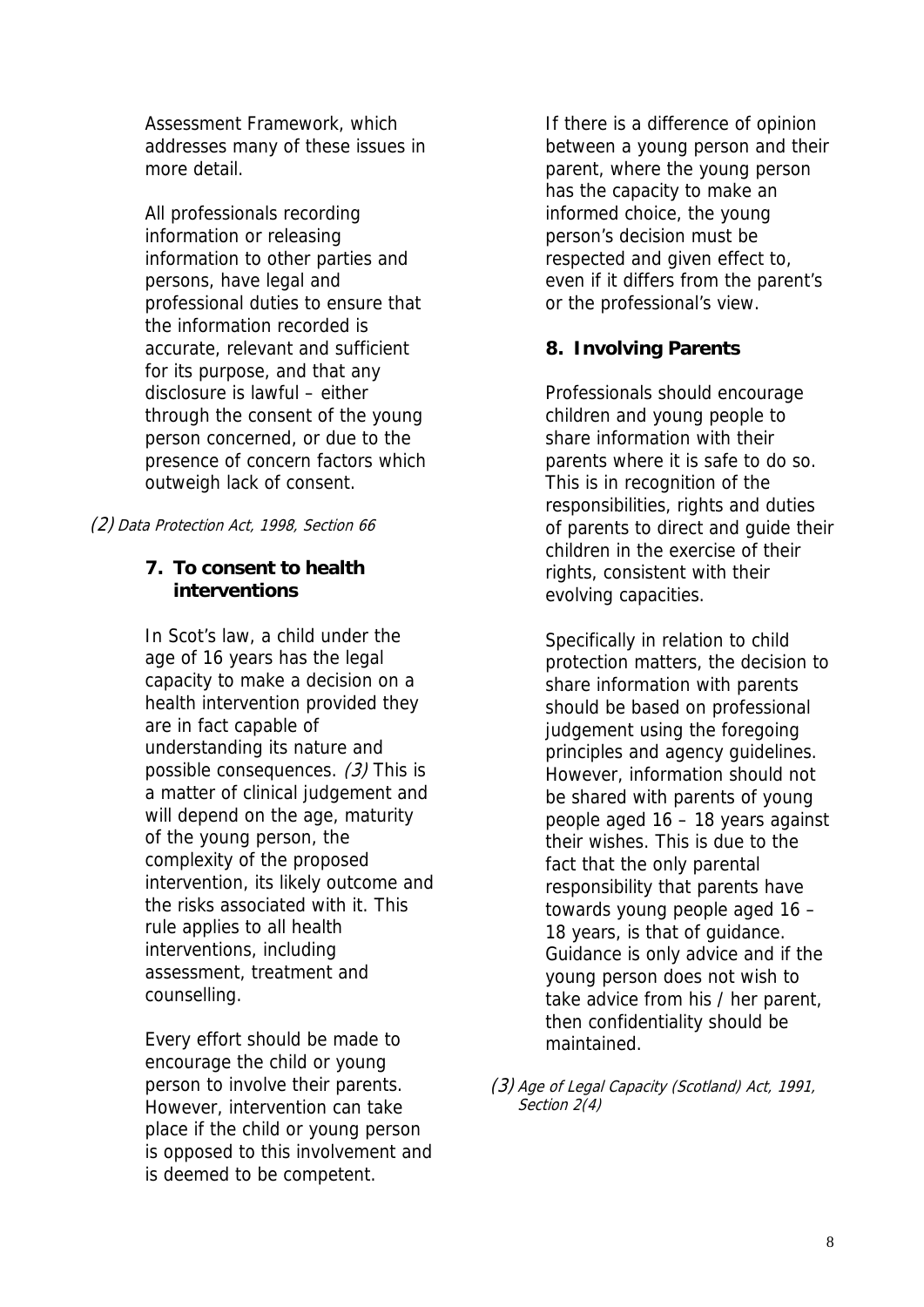# **Section 5 Making Assessments**

**When a child or young person is, or is likely to become, sexually active.**

- 5.1 When a professional becomes aware that a young person is sexually active, or is likely to become sexually active, the professional has a duty of care to ensure that the young person's health and emotional needs are addressed **and** to assess whether the sexual activity is of an abusive or exploitative nature. (Vulnerable Children and Young People – Good Practice Guidance: North Ayrshire Child Protection Committee) It is recognised that this process may not always be straightforward and so it will require sensitive handling and the use of professional judgement.
- 5.2 All young people who are, or who are planning to be, sexually active, have a right to access information and services to meet their immediate health needs, in terms of education, emotional support, contraception / protection, etc. For those professionals in settings where such provision can be offered, reference should be made to the aforementioned Age of Legal Capacity (Scotland) Act, 1991. Other professionals, at a minimum, have a responsibility to either signpost or refer the young person, with their permission, to appropriate services.
- 5.3 Where a professional is not in a position to meet the young person's immediate health needs,

having due regard to Section 4.2 (8) of this Protocol, it is within the law, without parental consent or even knowledge, to provide information, to make an appointment or to accompany a young person to an agency which is able to meet their immediate health needs.

- 5.4 When a professional becomes aware that a young person is, or is likely to become, sexually active, the professional has a responsibility to make an initial assessment as to whether the sexual behaviour and / or relationship may be abusive or not. It is essential to consider the dynamics of the actual relationship between those involved and to take into account the wider needs of the young person. Crucial elements of this assessment relate to the issue of consent, the ages of those involved, the circumstances of the sexual activity and the vulnerability of the young person involved.
- 5.5 It is recommended that staff use the Getting It Right For Every Child practice model for assessing risk and needs. A template for this risk assessment is contained within Vulnerable Children and Young People: Good Practice Guidance and this can be downloaded from the professionals page on website: www.childprotectionnorthayrshire. info
- 5.6 It is recognised that information about sexual behaviour involving a young person can come from a variety of sources, e.g. rumour, directly from the young person,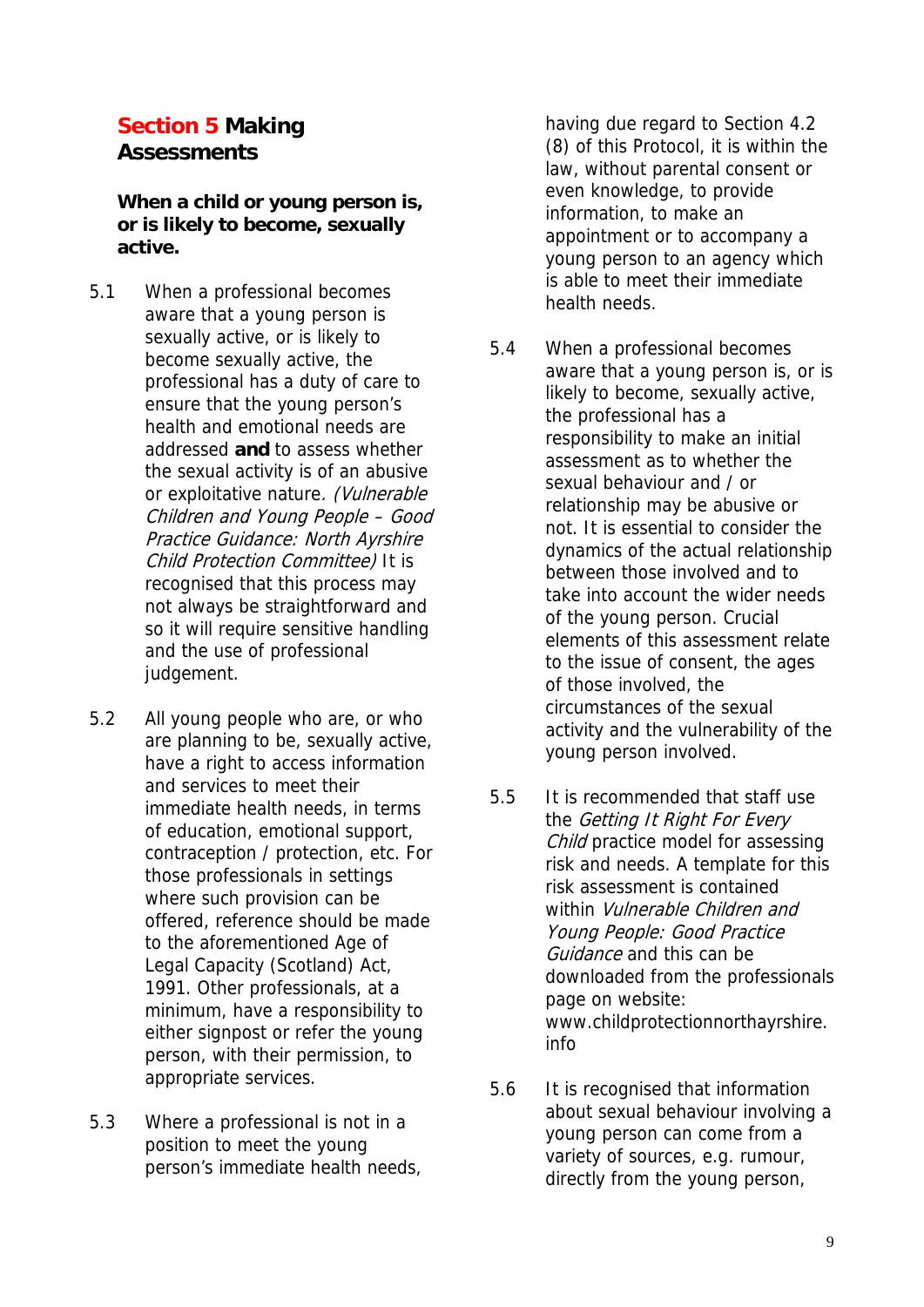from a third party or from direct observation. The source and the nature of the information will determine the timing and who is best placed to seek clarification from the young person, In addition, the skills, confidence, and the level of responsibility of the professional involved, and their knowledge of the young person will determine who is best placed to speak with the young person.

- **5.7** Depending on the source, the clarity, and the immediate seriousness of the information, it may or may not be appropriate to speak directly with the young person at this initial stage. These are matters for professional judgement. If the initial information is indicating that Child Protection measures may be required, contact should immediately be made with Social Services without speaking to the young person. If required, advice can be sought by contacting Social Services. See Section 7.
- 5.8 For all other situations, (i.e. where the need for Child Protection measures is not immediately apparent), professionals are required to make an initial assessment of the information before them. There is an expectation that the professional will explore, with the young person, the circumstances of the sexual activity. The young person's views should always be sought and taken into consideration. Again staff are directed to the needs and risk assessment model used in North Ayrshire which can be sourced as per 5.5.

5.9 It is acknowledged that personal relations are sometimes ambiguous and open to interpretation. However, there are two particular circumstances, which offer no ambiguity and would require an **automatic** referral to Social Services. These are:

> I Where the child is 12 years of age or under. The new Sexual Offences (Scotland) Act defines this age group as "young children" and sets out specific offences against this age group.

> II Where the other person is in a position of trust in relation to the young person. It should be noted that the legislation is applicable to young people up to the age of 18 years. (For the legal definitions of "position of trust", please refer to Appendix 2). The new Sexual Offences (Scotland) Bill makes it an offence of "abuse of position of trust" for a person in a position of trust (over a child or a vulnerable adult) to engage in sexual activity with that child or person.

5.10 With respect to all other circumstances, what follows is a list of factors to help professionals make an assessment, i.e. a determination of "need" and "risk". It is not intended to be used as a checklist: depending on the presenting situation, not all of the following will require exploration. Factors for consideration include:

> I Whether the young person understood the sexual behaviour they were involved in.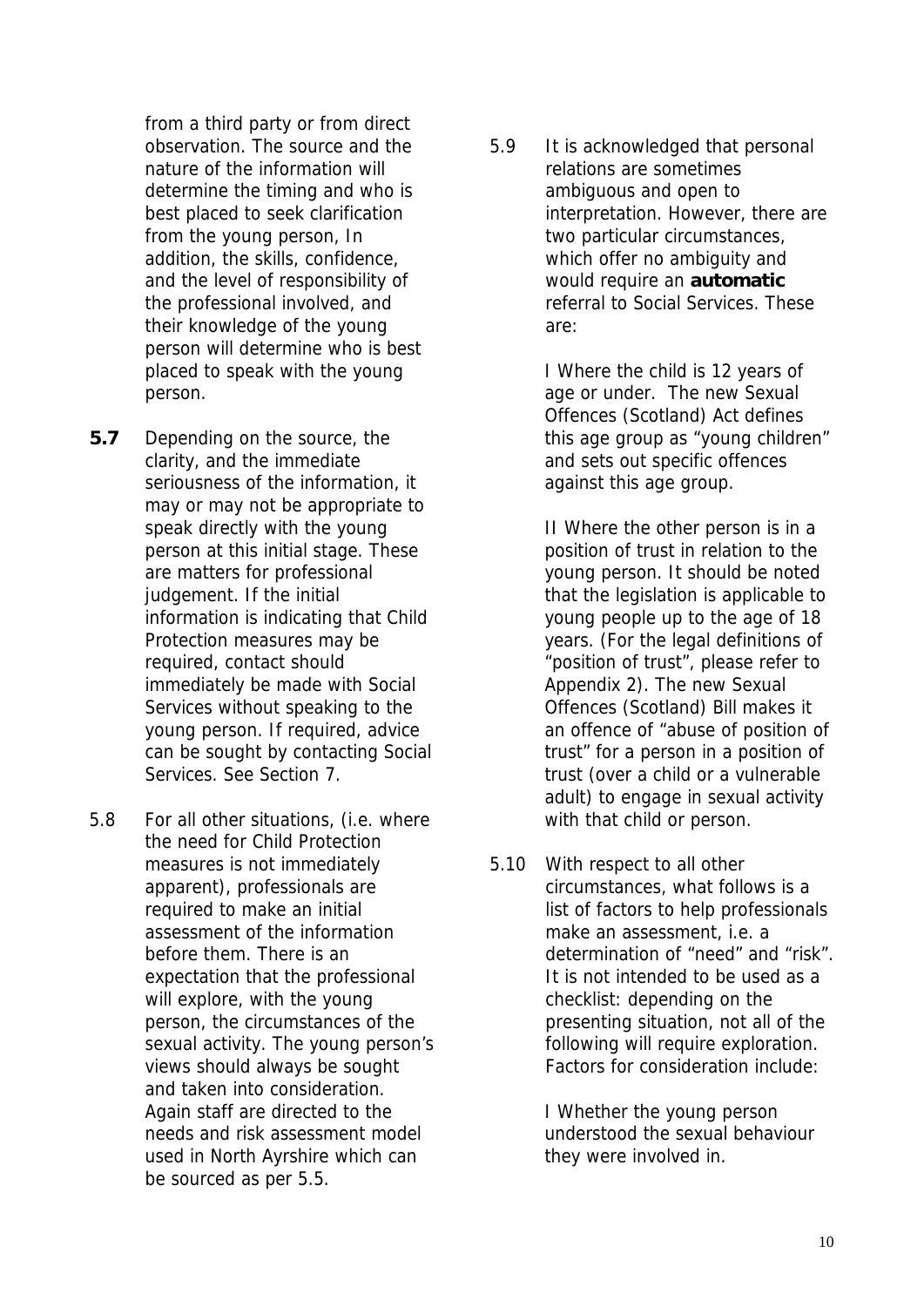II Whether the young person agreed to the sexual behaviour at the time. The new Sexual Offences (Scotland) Bill provides a definition of consent as "free agreement" and supplements this with a non-exhaustive list of factors in which free agreement, and therefore, consent, in not present. See Appendix 4

III Whether the young person's own behaviour, e.g. use of alcohol or other substances, placed them in a position where their ability to make an informed choice about the sexual activity was compromised.

IV The nature of the relationship between those involved and whether a power balance exists, e.g. difference in size, age, material wealth, and / or psychological, social and physical development. In addition, gender, race and levels of sexual knowledge can be used to exert power. It should not automatically be assumed that power imbalances do not exist for two young people similar in age or of the same sex.

V Whether manipulation, bribery, threats, aggression and / or coercion, were involved. e.g. the young person is being isolated from their peer group; the young person was given alcohol or other substances as a disinhibitor, etc.

VI Whether the other person has used "grooming" methods to gain the trust and friendship of the young person, e.g. by indulging or coercing the young person with gifts, treats, money, etc. by

befriending the young person's family, by developing a relationship with the young person via the internet. This includes meeting a child following certain preliminary contact. (For information on the prevention of sexual offences, please refer to appendix 3).

VII Whether the young person has attempted to secure secrecy beyond what would be considered usual in teenage sexual activity.

VIII Whether the other person is known by the agency to be, or have been, involved in concerning behaviour towards children and young people.

IX Whether a young person, male or female, is frequenting places that are used for prostitution.

X Whether a young man is frequenting places where men have sex with men and circumstances of additional dangers, e.g. physical assault, might arise.

XI Whether there are other concerning factors in the young person's life which may increase their vulnerability or place them "at risk", e.g. homelessness.

XII Whether the young person denies, minimises or accepts the concerns held by professionals.

5.11 The presence of one or more factor/s will raise different levels of concern depending on the young person's individual circumstances. For some young people, it will be a combination of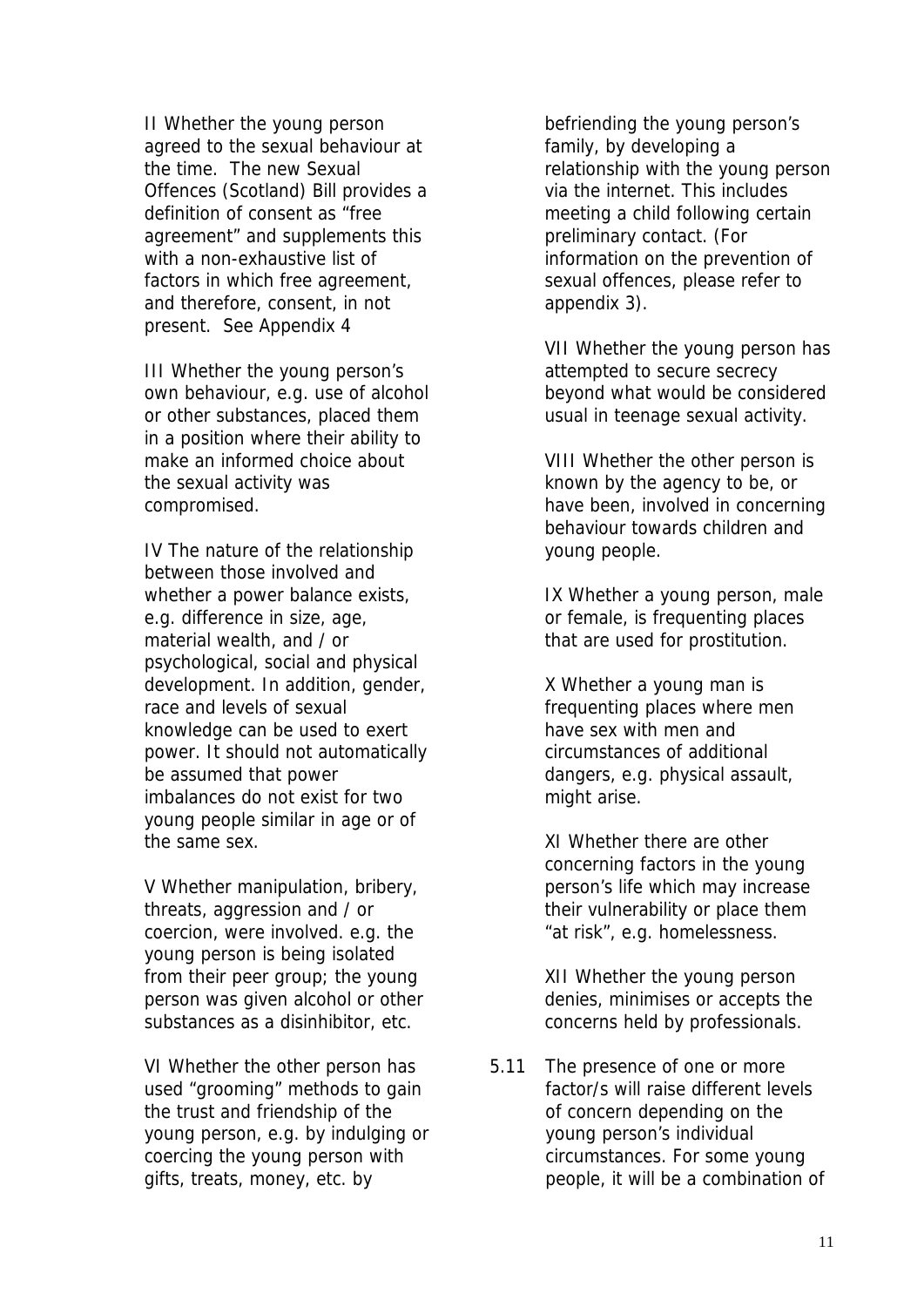factors, which may suggest that further intervention is required.

- 5.12 Professionals need to be aware that should information come to their attention about past sexual behaviour and / or relationships involving children or young people, the same consideration should be given as to whether this was abusive or exploitative and appropriate action should be taken. It may be the case that the child or young person in question is no longer at risk of harm; however, this information may have implications for other children or young people.
- 5.13 In line with their own agency procedures, professionals can seek the advice of a colleague or line manager to assist them in the assessment process. Where appropriate, professionals should advise the young person of their intentions to speak with a colleague.
- 5.14 Professionals need to be aware that some young people may not identify abusive behaviour as such.

## **Section 6 Possible courses of action**

6.1 Depending on the outcome of the assessment process, there are several courses of action that can be taken:

> I If the assessment is that the professional is dealing with mutually agreed teenage sexual behaviour and / or relationship in which there are no concerns of

abuse or exploitation, the professional should, if qualified to so do, provide practical assistance and advice as required. Other professionals must signpost young people to appropriate services.

II If the professional does not assess the sexual behaviour and / or relationship to be abusive or exploitative but has some concerns about the young person's behaviour, e.g. their ability to assess risk, their use of alcohol, the environment in which they seek sexual contacts, etc. then either the professional should address these matters directly with the young person or, with their permission, refer them to an appropriate person or agency.

III If the professional, using the indicators set out in 5.10, has more heightened concerns about the young person's behaviour or about the nature of the sexual behaviour and / or relationship, they should seek guidance from a line manager in accordance with their own agency guidelines and decide if any further action is required. Advice can be sought from Social Services to assist in this decision making.

IV If the professional has definite concerns that the young person has experienced, or may experience, significant harm, but the young person is not at immediate risk, they should make a referral to Social Services, detailing those who are involved, the nature of concerns, etc. In those circumstances where it is appropriate to speak with the young person prior to the referral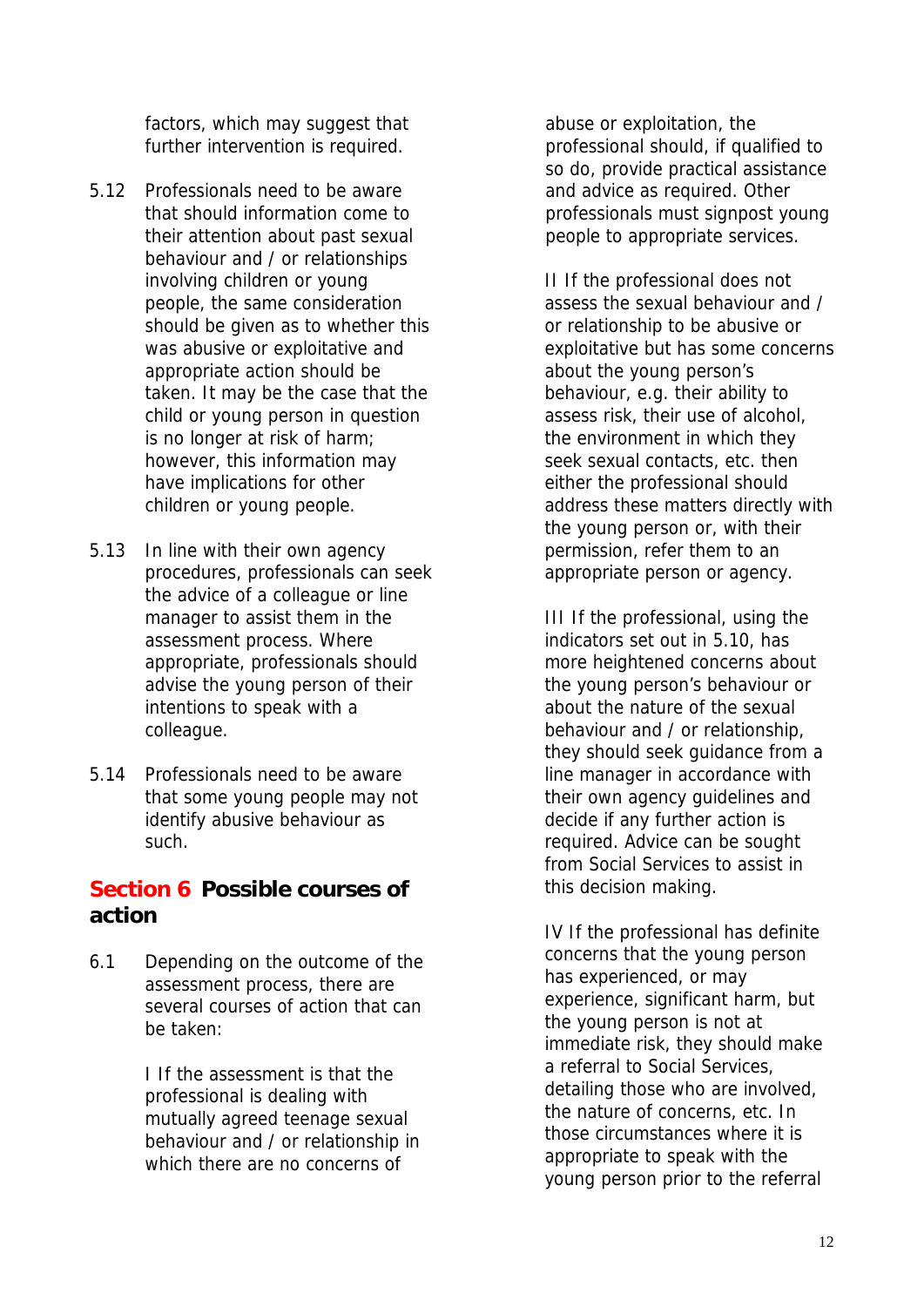being made, every reasonable effort should be made to seek their agreement to the referral. If agreement is not reached, the professional should make the referral and inform the young person that this will be the course of action.

V As stated at 5.9, if the child is, or is believed to be, sexually active and is 12 years or under, the matter should automatically be referred to Social Services. If the young person is currently 13 or over, but the sexual activity took place when they were 12 years or under, a referral to Social Services should also be made.

VI Similarly, as stated in 5.9. if the "other person" is in a position of trust in relation to the young person, (please refer to appendix 2), the matter should automatically be referred to Social **Services** 

VII If the young person is perceived to be at immediate risk, a referral must be made to Social Services. If the situation takes place out-with office hours, Standby Social Services should be contacted.

- 6.2 In all of the above situations, the professional, in line with their own agency procedures, should make a written record of events, ensuring as much detail as possible and including the reasons for their actions.
- 6.3 On each occasion that a professional has contact with a child or young person, or receives information about them,

consideration should be given as to whether their circumstances have changed.

- 6.4 In addition, each agency should set in place monitoring procedures to ensure that practice is consistent and appropriate.
- 6.5 Pregnancy in young women under the age of 16 should be dealt with using the same criteria set out in 5.9 and 5.10. If it is assessed that the pregnancy is the result of mutually agreed teenage sexual behaviour and / or relationship in which there are no concerns of abuse or exploitation, the matter should not be considered to be a child protection matter; the emphasis should be on ensuring that the young woman's health, educational, social and emotional needs are appropriately assessed and continuing support is offered.

## **Section 7 Possible courses of action once a referral has been made to Social Services.**

- 7.1 When Social Services receive a referral, consideration needs to be given as to the best course of action to meet the young person's needs. There is a number of possible responses that can be provided and several of these are noted below. The response should be based on what is the most appropriate to meet the young person's needs, taking into account the young person's own views.
- 7.2 In some instances, once Social Services checks have been made,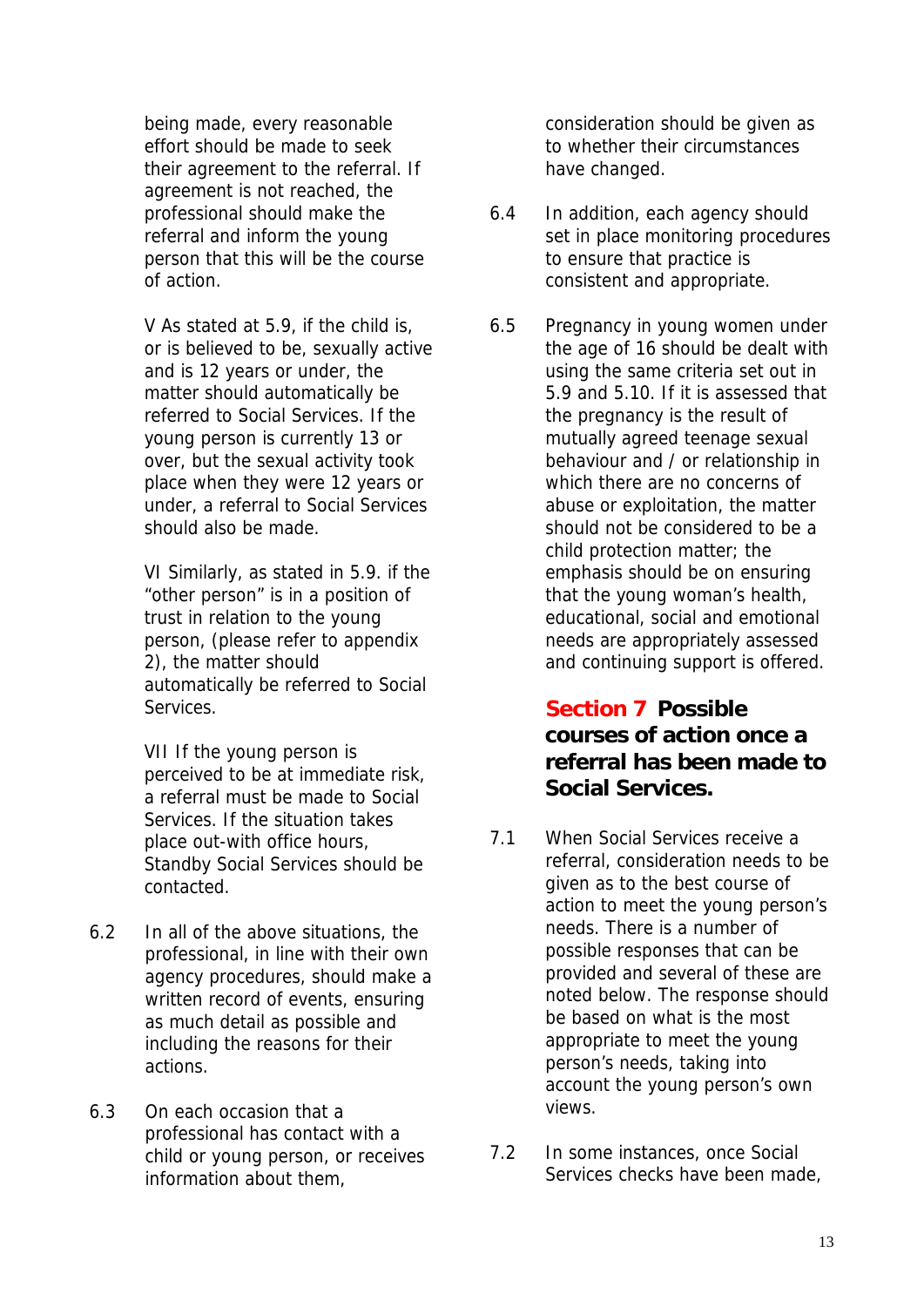it may be decided that the referring agency will continue to offer support to the young person, and no further Social Services involvement is required.

- 7.3 Where checks are made and the decision is that no formal proceedings are required, Social Services may offer a voluntary service to the young person and their family if the young person is assessed as being a "child in need"
- 7.4 It may be agreed that due to a number of concerns about the young person's needs and their vulnerability, the young person may benefit from a full Integrated Assessment of their needs so that agencies can best identify what supports and services would benefit them. In such instances, a lead agency is identified to compile the assessment and all agencies would be involved in contributing to this.
- 7.5 Some referrals may trigger concerns about the potential risks the young person is placing themselves in due to their own behaviour. (Vulnerable Children and Young People: Good Practice Guidance, North Ayrshire Child Protection Committee, February 2008)
- 7.6 Where the young person is believed to be, or is likely to be, at risk of significant harm, Social Services have a duty to investigate the matter in line with existing Child Protection Procedures. As part of Social Service's procedural requirements, the Police will be

notified and consideration given to the need for a joint investigation.

- 7.7 Where there is a need for further clarification of the concerns and possible risks to a young person, Social Services may convene a Child Protection Case Discussion to assess existing information, to decide how to gather further information (if required), and to decide how to proceed. Following the investigation of the referral, Social Services may call a Child Protection Conference to consider whether the young person's name should be placed on the Child Protection Register.
- 7.8 Where there are concerns that the young person may be in need of compulsory measures of supervision, further investigations should be carried out, and, unless it is then clear that no compulsory measures of supervision are required, the matter must be referred to the Reporter to the Children's Hearing.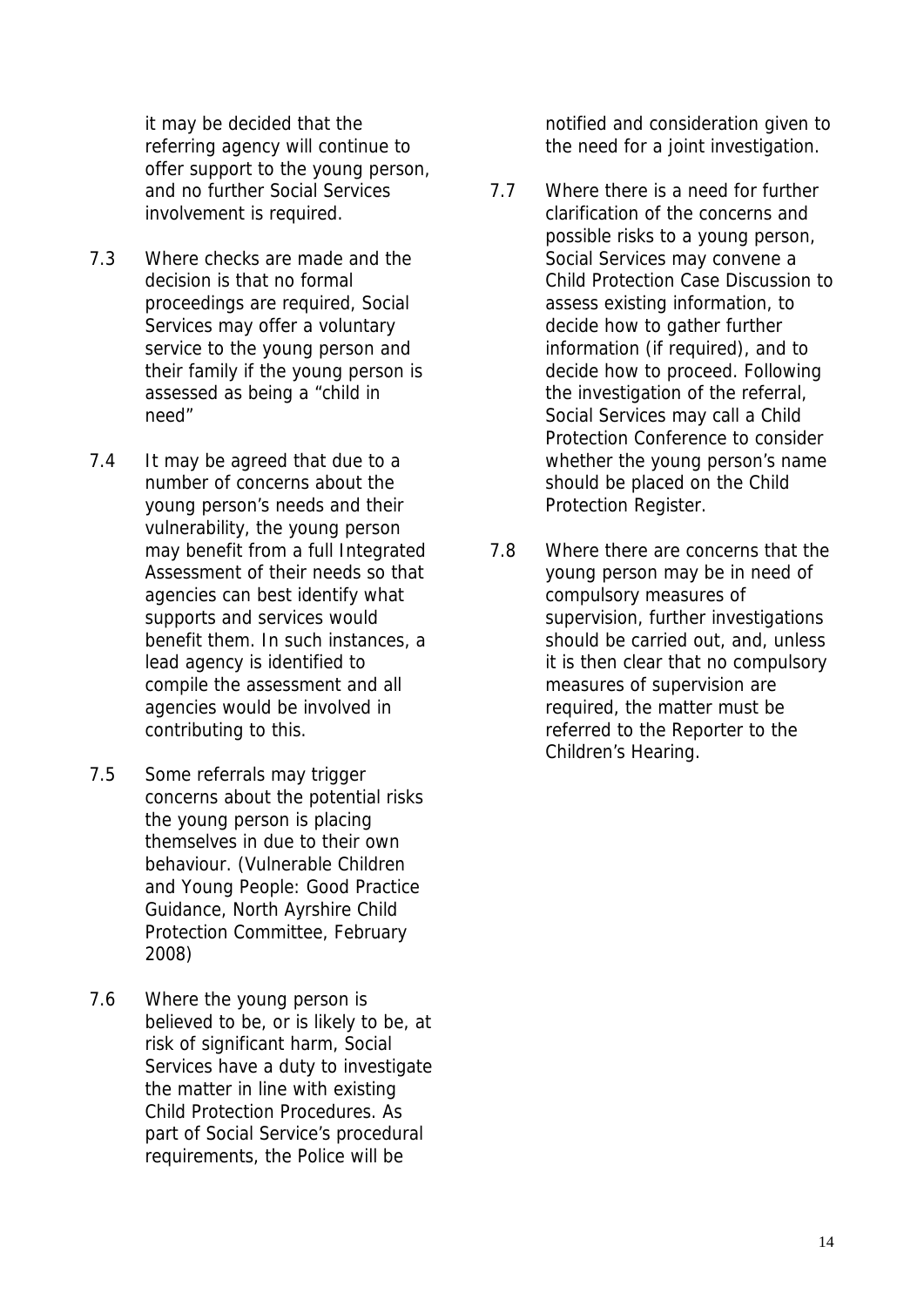## **1 Who can consent to the sharing of personal nformation**

- a For the purposes of guidance, individuals are presumed (subject to b below), to have the full mental capacity to make decisions in their own right from the age of 12 years. Children under the age of 12 may be deemed to have capacity depending on their level of understanding and maturity.
- b Children 12 15 years are presumed to have a sufficient level of understanding of the nature of consent and its consequences. Staff should be clear that they believe the young person has the capacity to consent. Where they do not believe this is the case, staff should seek consent from the parent or person with legal authority to act on behalf of the young person.
- c Parental rights and responsibilities largely cease when the young person is 16 years of age. The exception to this is a parent's responsibility to continue to provide guidance to their child from age 16 – 18. So practitioners should seek to keep parents / guardians involved in issues affecting their children, but only to the extent that this is compatible with the rights and autonomous choices of the young person.
- d If we disclose any information about a young person, who has the requisite mental capacity, to their parent or guardian without that young person's consent, we

require to justify this in the same way as any other disclosure of information without consent.

- e For young people over the age of 16, we should seek consent from the individual themselves, in line with the rights of other adults.
- f In circumstances where there may be a question about an adult's capacity to give consent to sharing personal information, we should consider their understanding of the issues. If we believe that the person is not able to do this, we should make reference to other relevant persons and the context around the need to share information (See  $q$ )
- g If an individual cannot give consent to share information at the point where consent is required, the practitioner should ask 3 basic questions:
- Does the person, (including children aged 12 – 15) understand the nature of consent and its consequences?
- Is there a legitimate need to share?
- Will failure to share mean that the person will be at risk or that appropriate care will not be provided? In this case the practitioner should discuss sharing without the individual's consent with a relevant person, (depending on the person's family and social circumstances) e.g. a parent, carer, "named person", GP or the practitioner's line manager.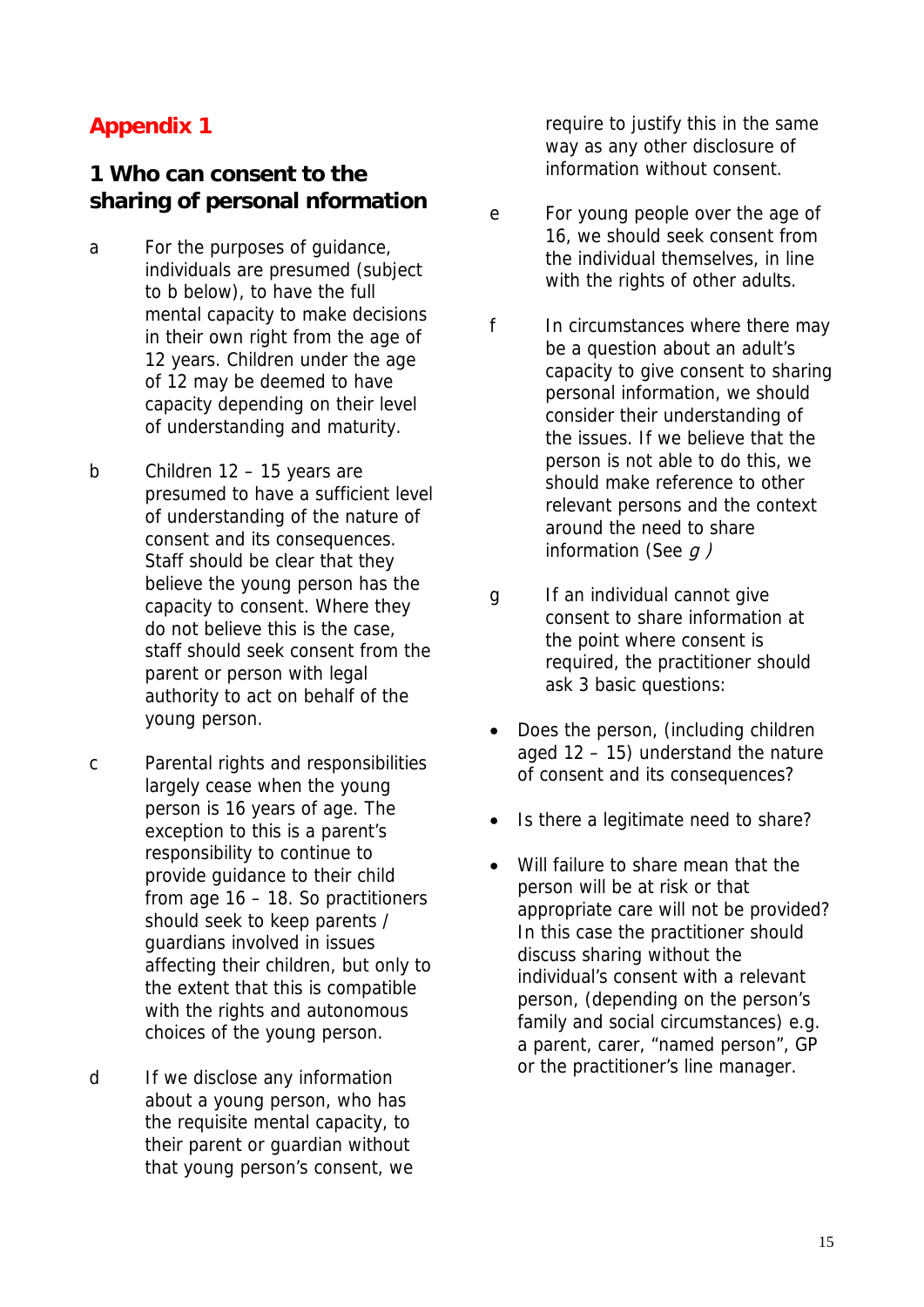In the case of a child or children, consent may rest with the parent if the child or children under 12 years of age are "not deemed to have capacity". In such cases, we will need to consider the parent's capacity to understand the nature and consequences of consent being withheld. Serious concerns about the child or children's welfare (see below) would override parental withholding of consent.

Where an adult or child is deemed not to have capacity, the practitioner should record in the individual's Case File:

- Why the decision was made.
- Who was involved.
- The purpose of sharing information
- What information is to be shared, with whom, and the date?

We should inform the service user and/or their carer of the decision. We need to inform the recipient of the information of the basis on which the decision to share was made.

Serious concerns about the child's / children's welfare override parental withholding of consent (see below)

## **Sharing information without seeking consent, or disregarding a refusal to share information about a vulnerable child or adult (in appropriate circumstances)**

In cases of abuse or risk of harm to a child or vulnerable adult, consultation about sharing should not apply. E.g. in the case of a 5 year old child who may be at risk of abuse by a parent, or is suffering lack of care, the parent's consent is not a determining factor.

When Child Protection concerns arise, any requirement to obtain a child / young person's consent should also be discounted in normal circumstances. E.g. if a 13 year old child "who is deemed to have capacity", tells a practitioner about information which merits Child Protection Procedures being applied, the issue of consent is not relevant.

Equally, if it is believed the child has been abused, or is at risk of abuse or serious harm, or that other children may be at risk, the withholding of consent by the child should not prevent a decision to share information. The issue may require sensitive and supportive handling but consent to allow sharing should not be a barrier.

The decision to share information without an individual's consent is a difficult one and can pose challenges for staff. This may apply in relation to circumstances which may arise when staff have a primary involvement with one member of the family or extended family, but concerns arise about the safety of another family member, e.g. a child, because of that individual adult's behaviour.

In such circumstances, practitioners must make an assessment of the risk of significant harm which the child may face and whether this risk is greater than the risk of any breach of privacy which sharing information about the individual may pose.

In all circumstances, the legal test contained in the Children's (Scotland) Act, 1995 – **"the welfare of the child is paramount"** should apply.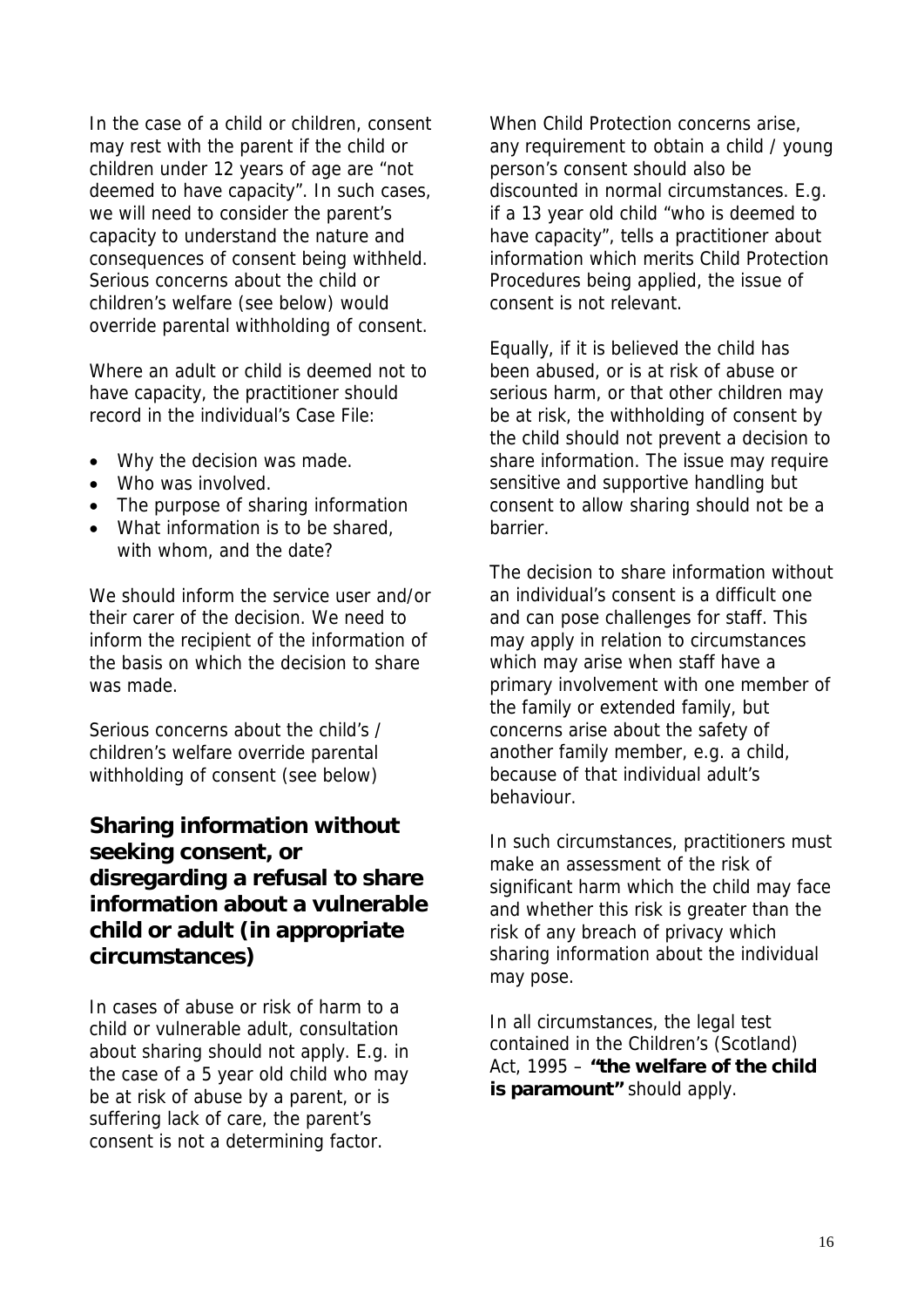## **How to Seek, Obtain and Record Consent (In appropriate circumstances)**

When it is appropriate for us to seek consent, we need to make sure that consent is given on an informed basis by explaining:

- The purpose for which it is to be shared
- What information is to be shared
- With whom it is to be shared

We need to obtain the consent of the service user to share their individual information when seeing them for the first time or at the point when we decide that another partner agency's services / input is required.

The leaflet, "Information Sharing" and the consent form should be explained, completed and left with the individual for future reference, but should **never** be used as the sole means of explaining and obtaining informed consent. We must obtain this by means of good verbal communication between the service user and the member of staff who wishes to share their information with another agency.

Although we may have obtained written consent, verbal permission to share is acceptable in practice in certain circumstances. We should follow this up by obtaining written consent or we should advise the individual in writing that their verbal consent has been recorded as given.

We should record in the individual's case notes

• What information is being shared

- With whom the information is being shared
- That consent has been given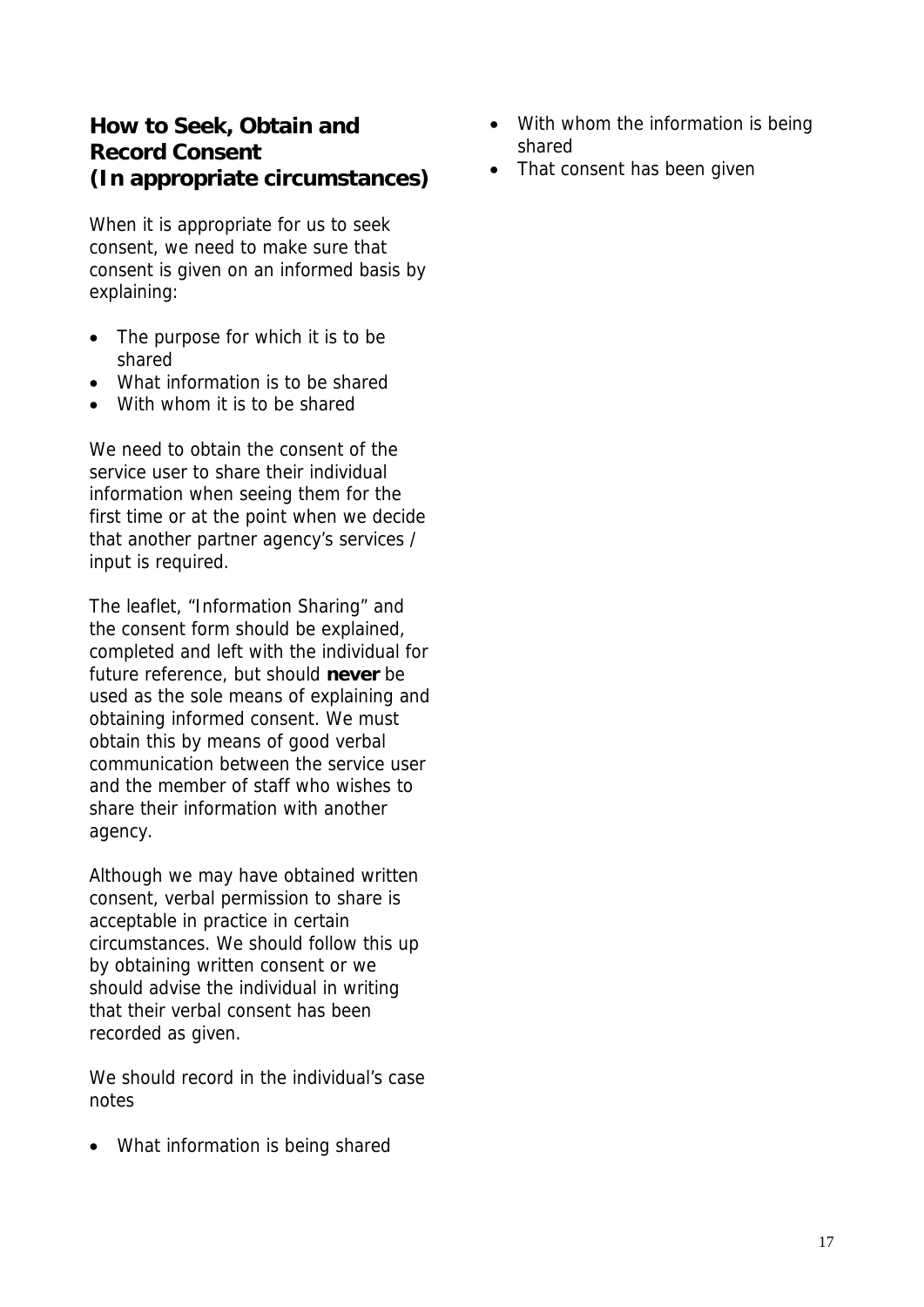## **Section 4 of the Sexual Offences (Amendment) Act, 2000: meaning of a "position of trust"**

**4. –** (1) For the purposes of section 3 above, a person aged 18 or over, ("A") is in a position of trust in relation to a person under that age ("B") if any of the four conditions set out below, or any condition specified in an order made by the Secretary of State by statutory instrument is fulfilled.

(2) The first condition is that A looks after persons under 18 who are detained in an institution by virtue of an order of a court or under an enactment, and B is so detained in that institution.

(3) The second condition is that A looks after persons under 18 who are resident in a home or other place in which: (a) Acommodation and maintenance are provided by an authority under section 23(2) of the Children Act, 1998 or Article 27(2) of the Children (Northern Ireland) Order, 1995.

(b) Accommodation is provided by a voluntary organisation under section 59(1) of that Act, or Article 75(1) of that Order: or,

(c) Accommodation is provided by an authority under section 26(1) of the Children's (Scotland) Act, 1995. and B is resident, and so provided with accommodation and maintenance, or accommodation, in that place.

(4) The third condition is that A looks after persons under 18 who are accommodated and cared for in an institution which is:

(b) a residential care home, nursing home, mental nursing home or private hospital.

(C) A community home, voluntary home, children's home or residential establishment, or

(d) A home provided under section 82(5) of the Children Act, 1989, and B is accommodated and cared for in that institution.

(5) The fourth condition is that A looks after persons under 18 who are receiving full time education at an educational institution, and B is receiving such education at that institution.

(a) Hospital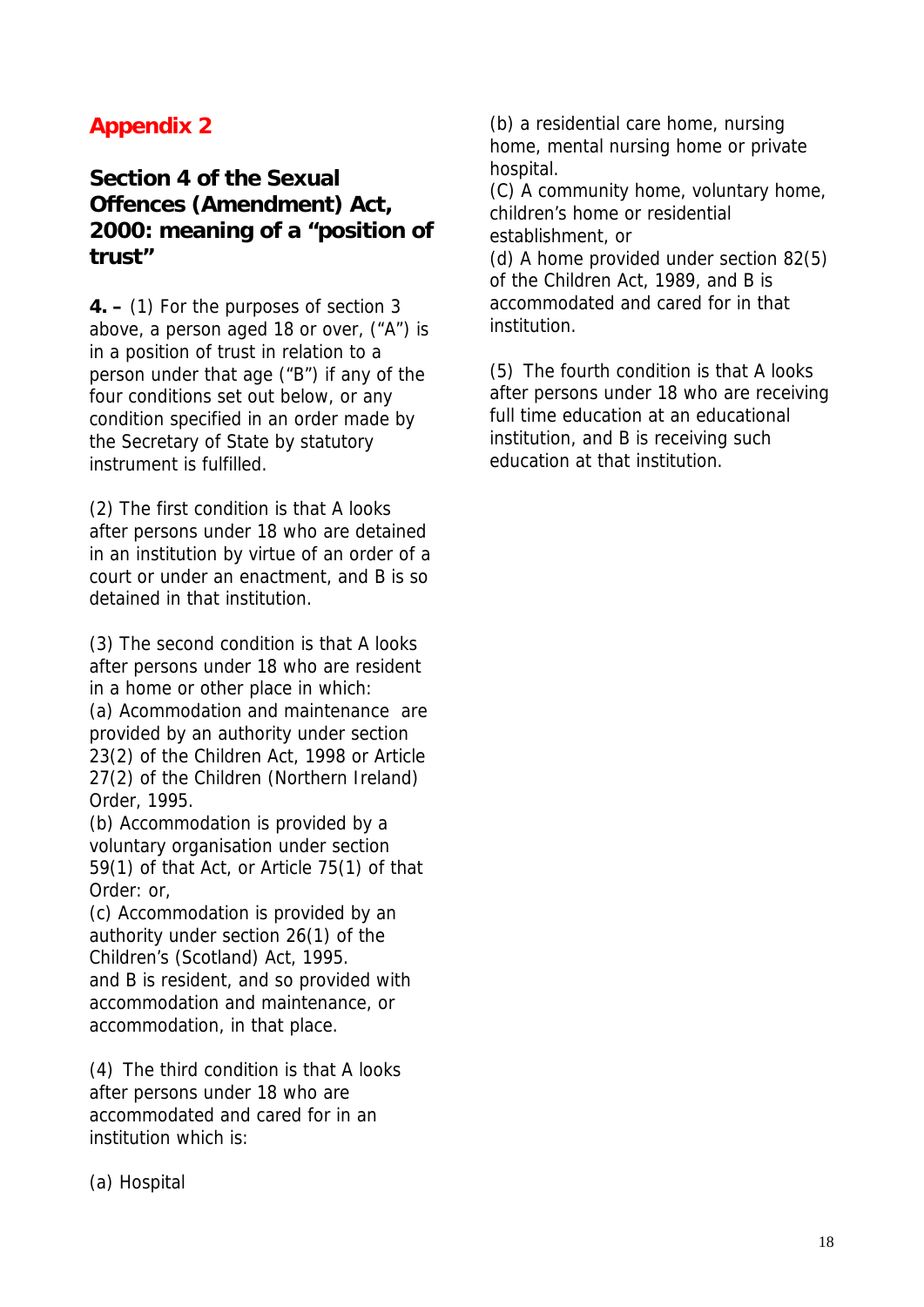## **Section 1 of the Protection of Children and Prevention of Sexual Offences (Scotland) Act, 2005.**

#### **Meeting a child following certain preliminary contact**

(1) A person ("A") commits an offence if-

(a) having met or communicated with another person ("B") on at least one earlier occasion,

(i) intentionally meets B;

(ii) travels, in any part of the world, with the intention of meeting B in any part of the world, or

(iii) makes arrangements, in any part of the world, with the intention of meeting B in any part of the world, for B to travel in any part of the world;

(b) at the time, A intends to engage in unlawful sexual activity involving B or in the presence of B-

- (i) during or after the meeting; and
- (ii) in any part of the world;
- $(c)$  B is-
- (i) aged under 16; or
- (ii) a constable;

(d) A does not reasonably believe that B is 16 or over; and

(e) at least one of the following is the case-

(i) the meeting or communication on an earlier occasion referred to in paragraph (ii) (or, if there is more than one, one of them) has a relevant Scottish connection; (iii) the meeting referred to in subparagraph (i) of that paragraph or, as the case may be, the travelling referred to in sub-paragraph (ii) of that paragraph or

the making of arrangements referred to in sub-paragraph (iii) of that paragraph, has a relevant Scottish connection; (iii) A is a British citizen or resident in the United Kingdom.

(2) In subsection (1) above-

(a) the reference to A's having met or communicated with B is a reference to A's having met B in any part of the world or having communicated with B by any means from or in any part of the world (and irrespective of where B is in the world); and

(b) meeting or travelling or making of arrangements has a relevant Scottish connection if it, or any part of it, takes place in Scotland; and a communication has such a connection if it is made from or to or takes place in Scotland.

(3) For the purpose of subsection (1)(b) above, it is not necessary to allege or prove that A intended to engage in a specific activity.

(4) A person guilty of an offence under this section is liable- (a) on summary conviction, to imprisonment for a term not exceeding 6 months or a fine not exceeding the statutory maximum or both; (b) on conviction on indictment, to imprisonment for a term not exceeding 10 years or a fine or both.